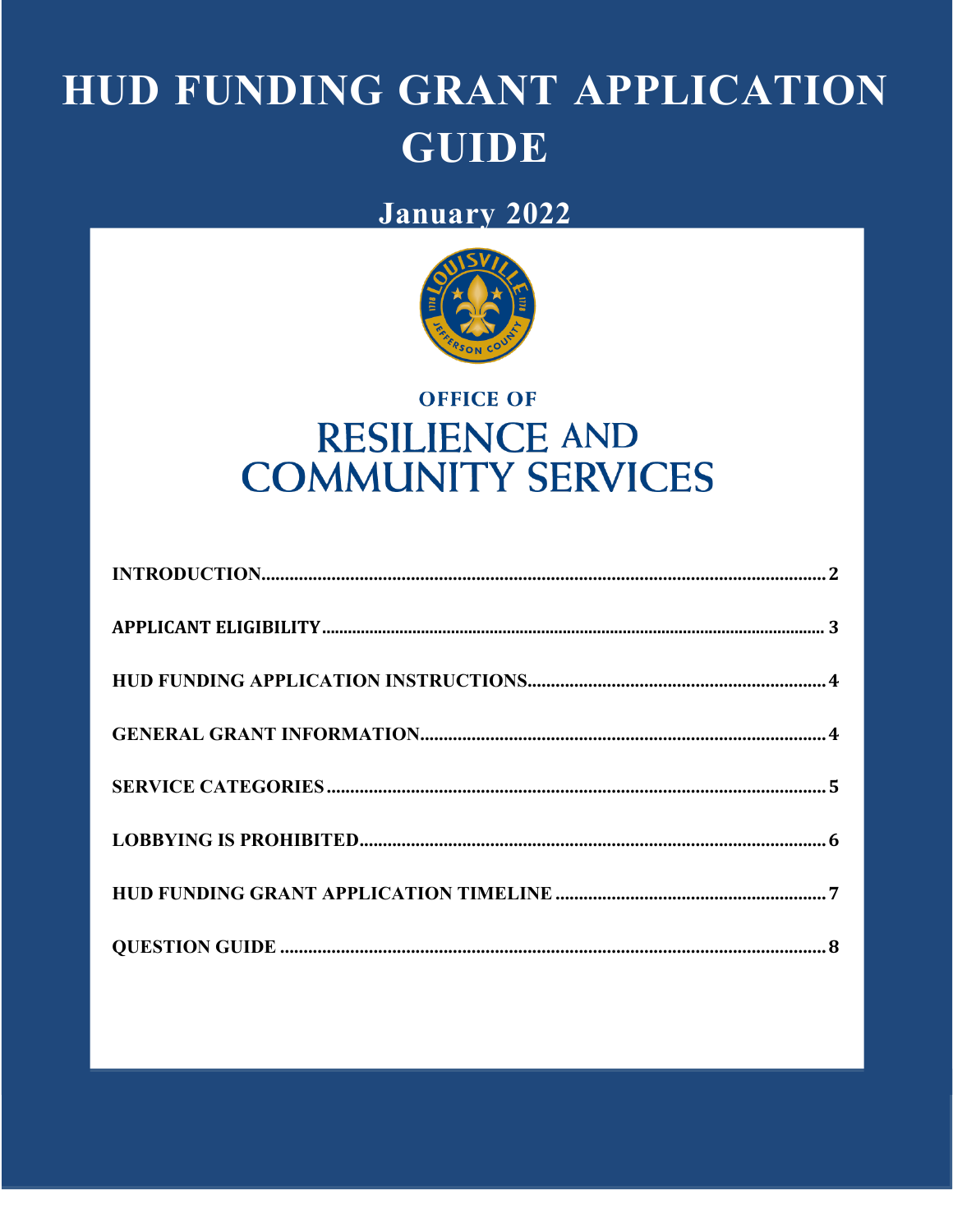#### **INTRODUCTION**

#### **Louisville Metro Office of Resilience and Community Services HUD Funding Subrecipient Competitive Grant Application Guide**

**A link to the application will be posted at https://louisvilleky.gov/government/resilience-andcommunity-services/hopwa-esg-and-cdbg-information Thursday, January 13, 2022, at 5pm.**

**Applications can be submitted beginning immediately after the link is posted & may continue to be submitted until Thursday, February 3, 2022, at 5pm.**

**Please read the guide below for more details about this opportunity. (Including the text of all questions on the application.)**

*"Louisville Metro Office of Resilience and Community Services' mission is to fight poverty and promote compassion, stability and the empowerment of residents and communities."*

Louisville Metro Office of Resilience and Community Services (RCS) has received supplemental funding from the United States Department of Housing and Urban Development (HUD). The funding, as described in Louisville/Jefferson County Metro Government's (LMG's) annual action plan, is meant to aid organizations providing services to persons who are homeless, to prevent homelessness, or to serve persons living with HIV/AIDS.

Our objective is to collaboratively engage community partners in the fulfillment of our mission through the achievement of established goals related to homelessness and pandemic response in the Louisville Metro area. Through a competitive bid process, RCS will make supplemental federal HUD funds available from Community Development Block Grant (CDBG), Emergency Solutions Grant (ESG) and Housing Opportunities for Persons with AIDS (HOPWA).

This technical handbook is provided as a guide in the application process for subrecipient awards of CDBG, ESG or HOPWA grant funds from Grantor, HUD & through Grantee, RCS.

Louisville Metro Government employs a competitive granting strategy and strives to award funding to agencies that demonstrate a measurable positive impact in the community and are good stewards of taxpayer dollars. RCS' goal is to invest in programs that achieve the most effective and efficient results. Awarded grantees will be required to report on their success in meeting goals and outcomes.

#### **POINT OF CONTACT**

**Submit all questions regarding this application process to metrocompliance.louisvilleky.gov.**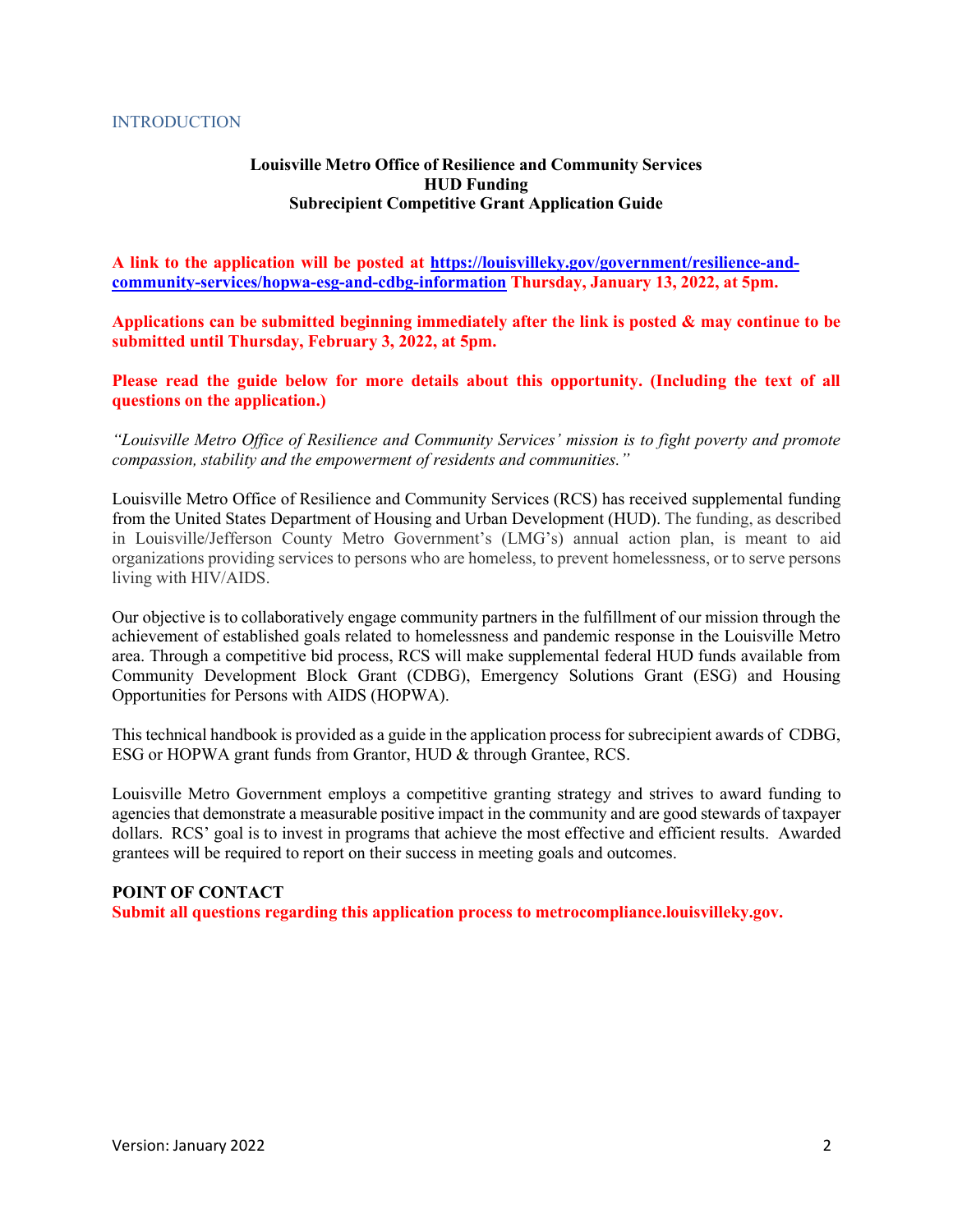### <span id="page-2-0"></span>Applicant Eligibility

| Eligible Applicants         | $501(c)(3)$ Organization                                                   |  |  |
|-----------------------------|----------------------------------------------------------------------------|--|--|
| Additional Information on   | The following organizations and entities may apply for grant funds: Non-   |  |  |
| Eligibility                 | profit organizations including community and faith-based organizations.    |  |  |
|                             | Organizations must be registered with the Internal Revenue Service as a    |  |  |
|                             | $501(c)$ (3) entity to be eligible to apply for this funding opportunity   |  |  |
| Kentucky Secretary of State | All applicants must be registered and in good standing with the Kentucky   |  |  |
|                             | Secretary of State to be eligible for this funding. (HTTPS://SoS.ky.gov)   |  |  |
| System for Award Management | All applicants must be registered and in good standing with the System for |  |  |
|                             | Award Management to be eligible for this funding. (HTTPS://SAM.gov)        |  |  |
| Louisville Metro Revenue    | All applicants must be registered and in good standing with the Louisville |  |  |
| Commission                  | Metro Revenue Commission to be eligible for this funding. To register with |  |  |
|                             | Commission<br>Revenue<br>visit,<br>the                                     |  |  |
|                             | (https://louisvilleky.gov/government/revenue-commission/forms-and-         |  |  |
|                             | publications)                                                              |  |  |

Non-profit organizations, including faith-based organizations, may apply for grant funds. Organizations must be registered with the Internal Revenue Service as a  $501(c)(3)$  entity to be eligible for this funding opportunity. Grant awards to non-profits, including faith-based organizations shall not be used for religious activities. Award subrecipients shall not require program participants to participate in religious activities in order to receive services.

All applicants must be registered and in good standing with the Kentucky Secretary of State (HTTPS://SoS.ky.gov) and System for Award Management (HTTPS://SAM.gov) to be eligible for this funding opportunity.

To register in SAM, at a minimum, you will need the following information:

- Your DUNS Number, Legal Business Name, and Physical Address from your Dun & Bradstreet (D&B) record. If you don't already have one, you can request a DUNS Number for FREE from D&B (https:/[/www.dnb.com/duns-number/get-a-duns.html\)](http://www.dnb.com/duns-number/get-a-duns.html))
- Your Taxpayer Identification Number (TIN) and Taxpayer Name associated with your TIN. Review your tax documents from the IRS (such as a 1099 or W-2 form) to find your Taxpayer Name
- Your bank's routing number, your bank account number, and your bank account type, i.e. checking or savings, to set up Electronic Funds Transfer (EFT)

#### **LOUISVILLE METRO REVENUE COMMISSION (502) 574-4857**

- Each HUD Subrecipient grant applicant is required to be registered with the Louisville Metro Revenue Commission and must have accounts in "okay" status with the Commission.
- Louisville Metro funded agencies that have contracted services are required to ensure those entities are also registered with the Louisville Metro Revenue Commission. Contractors must also be in good standing with the Commission.
- Account numbers for agencies and contracted services are to be provided for monitoring purposes. Funding could be jeopardized for any agency or contractor that is not in good standing with the Commission.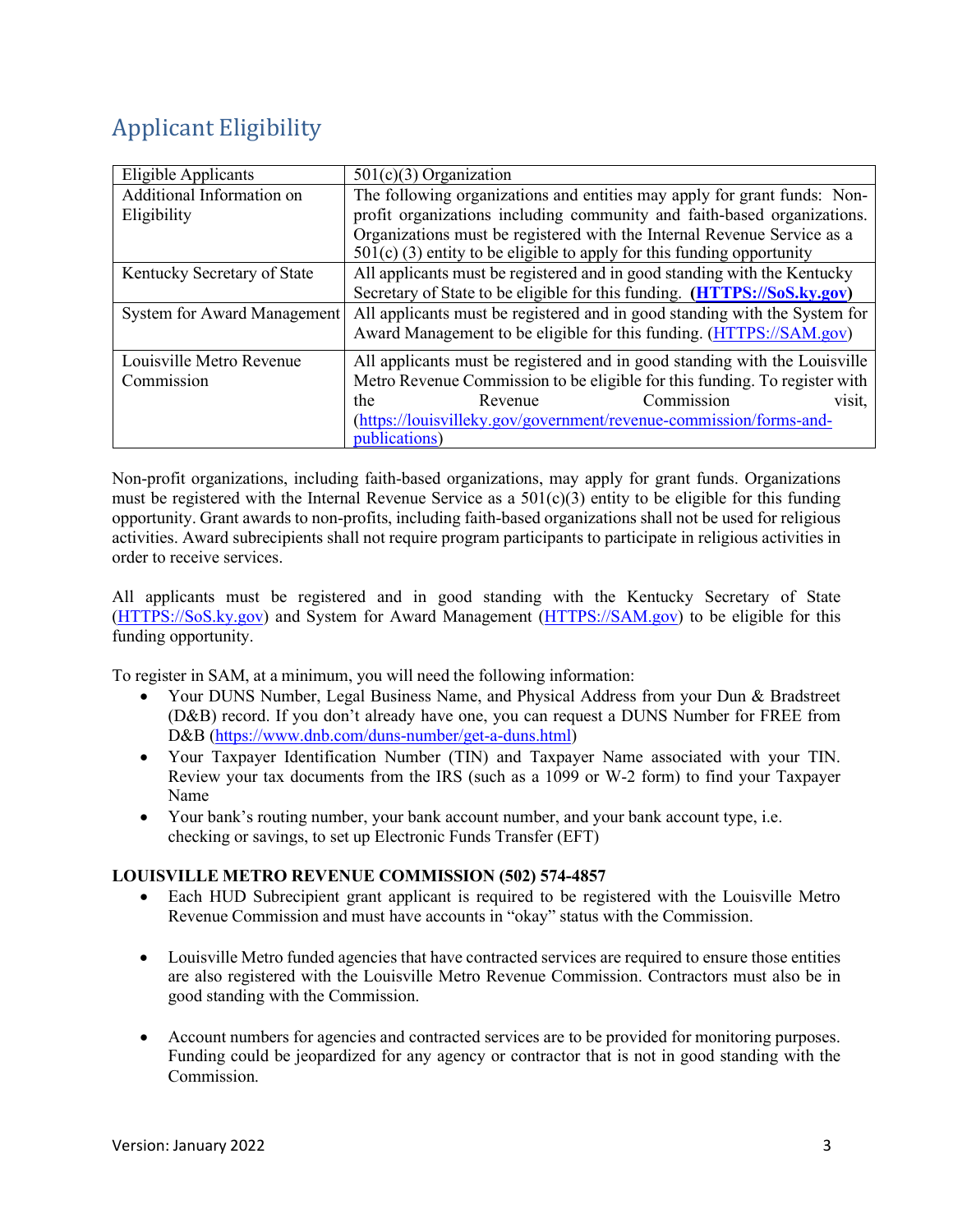#### HUD Funding Application Instructions

#### **PLEASE READ ALL INSTRUCTIONS BEFORE BEGINNING YOUR APPLICATION**

- 1. Applications are submitted online through a web-based software, SurveyMonkey.
- 2. Applicants are STRONGLY advised to draft their application responses in a separate file then copy/paste the responses into the SurveyMonkey application when ready to submit a final version. SurveyMonkey will NOT save partial responses. Applicants will NOT be able to return to an application if they exit before submitting.
- 3. Applications must be submitted in SurveyMonkey by February 3, 2022 at 5pm. No late submission with be accepted. The applications are time-stamped upon submission, please allow enough time for technical glitches.
- 4. Organizations applying should submit only one application per activity requesting funding.
	- a. More than one application may be submitted by an applicant.
- *5.* If an applicant submits their application, then later (but before the deadline) wants to amend their responses, applicants will have to submit a new, separate, application for the program/project. It will be applicant's responsibility to inform RCS (via email at metrocompliance@louisvilleky.gov) which version of the application should be presented to the Review Panel for consideration before the deadline. If no selection is sent to RCS, only the most recent version will be sent for review.
- 6. Organizations submitting applications must be able to demonstrate the benefits to the population being served and include goals and outcomes that can be tracked and measured over the course of the grant funding period in such a way that meets all HUD rules and regulations.
- 7. Please review the sections below for more information about this funding opportunity.

#### General Grant Information

**As in FY23, RCS will fund applications based on Service Categories. Applicants will not be able to specify which funding source they prefer.** Instead, the application includes a series of questions designed to test if a program meets certain federal requirements for each funding source. Application responses will determine which funding source will be offered to an applicant.

Below are general descriptions of the three HUD grants RCS will use to fund projects that address the needs of vulnerable populations in Louisville in the coming grant year.

#### **Community Development Block Grants (CDBG)**

CDBG funds awarded to Louisville Metro RCS are used to contribute to the development of viable urban communities by providing decent housing, suitable living environments, and expanded economic opportunities, principally for low- and moderate-income persons.

From the federal level, the Department of Housing and Urban Development has set three national priorities based on the Housing and Community Development Act for Community Planning and Development (CPD) Programs; "(1) To ensure decent housing; (2) To create and maintain a suitable living environment; and (3) To expand economic opportunities".

#### **Emergency Solutions Grant (ESG)**

ESG is authorized by subtitle B of title IV of the McKinney-Vento Homeless Assistance Act (42 U.S.C. 11371-11378). Per [24 CFR 576.1], ESG funds awarded to Louisville Metro RCS are directed toward the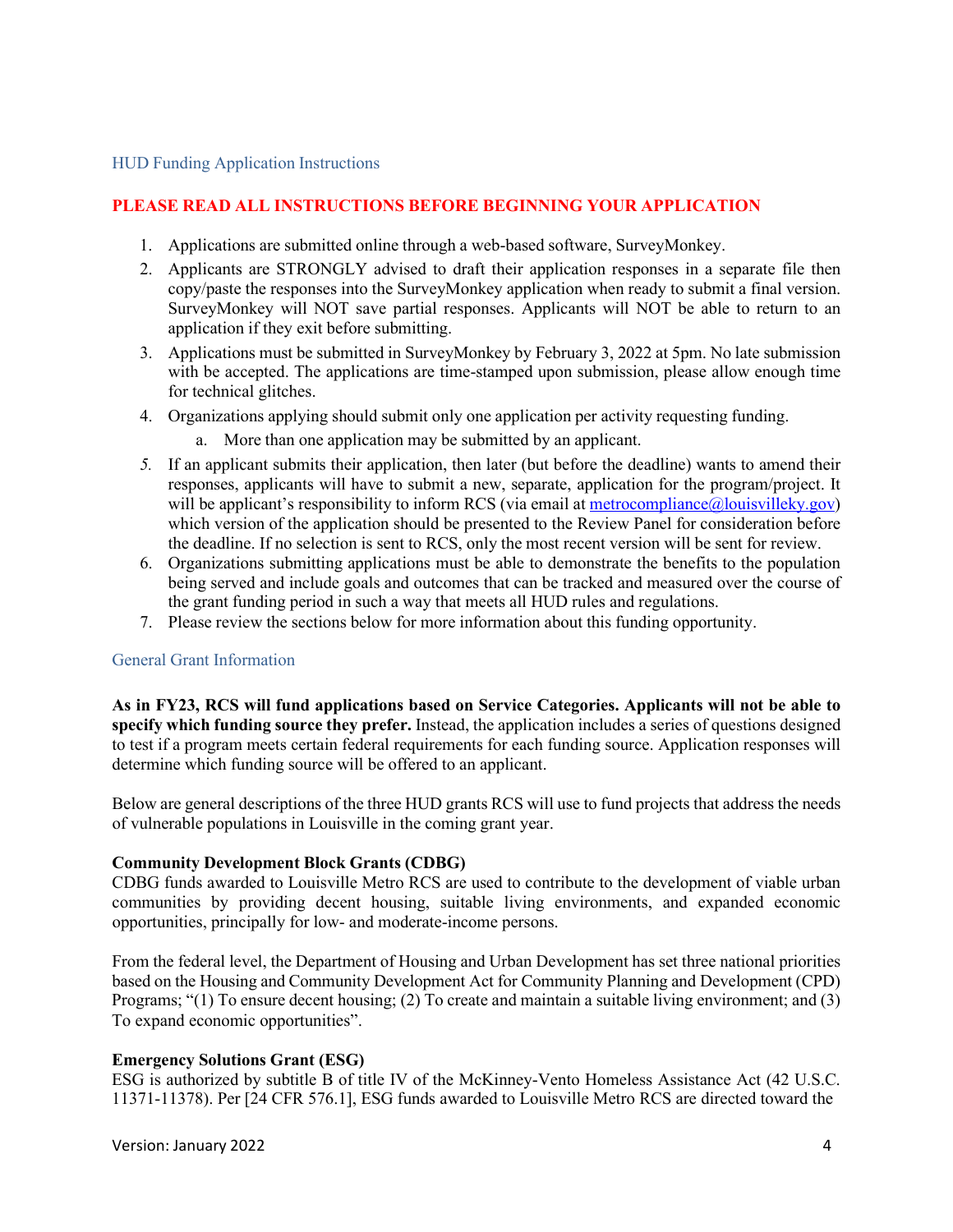payment of certain expenses related to: operating emergency shelters, for essential services related to emergency shelters and street outreach for persons who are homeless, homelessness prevention, and rapid re-housing. The five Program Components are:

- 1. street outreach;
- 2. emergency shelter;
- 3. homelessness prevention;
- 4. rapid re-housing assistance; and
- 5. HMIS as well as administrative activities

Subject to the cost principles in 2 CFR part 200, subpart E, and other requirements in this part, employee compensation and other overhead costs directly related to carrying out street outreach, emergency shelter, homelessness prevention, rapid re-housing, and HMIS are eligible costs of those program components. These costs are not subject to the expenditure limit for administrative activities.

#### **Housing Opportunities for Persons With AIDS**

The Housing Opportunities for Persons with AIDS (HOPWA) Program is the only Federal program dedicated to the housing needs of people living with HIV/AIDS. Under the HOPWA Program, HUD makes grants to local communities, states, and nonprofit organizations for projects that benefit low-income persons living with HIV/AIDS and their families.

Subject to applicable requirements described in 24 CFR 574.310, 24 CFR 574.320, 24 CFR 574.330, and 24 CFR 574.340, HOPWA funds may be used to assist all forms of housing designed to prevent homelessness including emergency housing, shared housing arrangements, apartments, single room occupancy (SRO) dwellings, and community residences. Appropriate supportive services, as required by 24 CFR 574.310(a), must be provided as part of any HOPWA assisted housing, but HOPWA funds may also be used to provide services independently of any housing activity. HOPWA funds awarded to Louisville Metro RCS are used only to provide housing assistance and related supportive services for lowincome persons living with HIV/AIDS and their families.

HOPWA project proposals will address one or more of the following:

- 1. Project- or tenant-based rental assistance, including assistance for shared housing arrangements;
- 2. Short-term rent, mortgage, and utility payments to prevent the homelessness of the tenant or mortgagor of a dwelling;
- 3. Supportive services including, but not limited to, health, mental health, assessment, permanent housing placement, drug and alcohol abuse treatment and counseling, day care, personal assistance, nutritional services, intensive care when required, and assistance in gaining access to local, State, and Federal government benefits and services, except that health services may only be provided to individuals with acquired immunodeficiency syndrome or related diseases and not to family members of these individuals;
- 4. Operating costs for housing including maintenance, security, operation, insurance, utilities, furnishings, equipment, supplies, and other incidental costs; or
- 5. Technical assistance in establishing and operating a community residence, including planning and other pre-development or pre-construction expenses and including, but not limited to, costs relating to community outreach and educational activities regarding AIDS or related diseases for persons residing in proximity to the community residence.

#### Service Categories

RCS will accept applications for from agencies that can operate programs which address the categories of services listed below. Organizations are permitted to apply more than once if they wish to provide services with activities that fall into more than one category.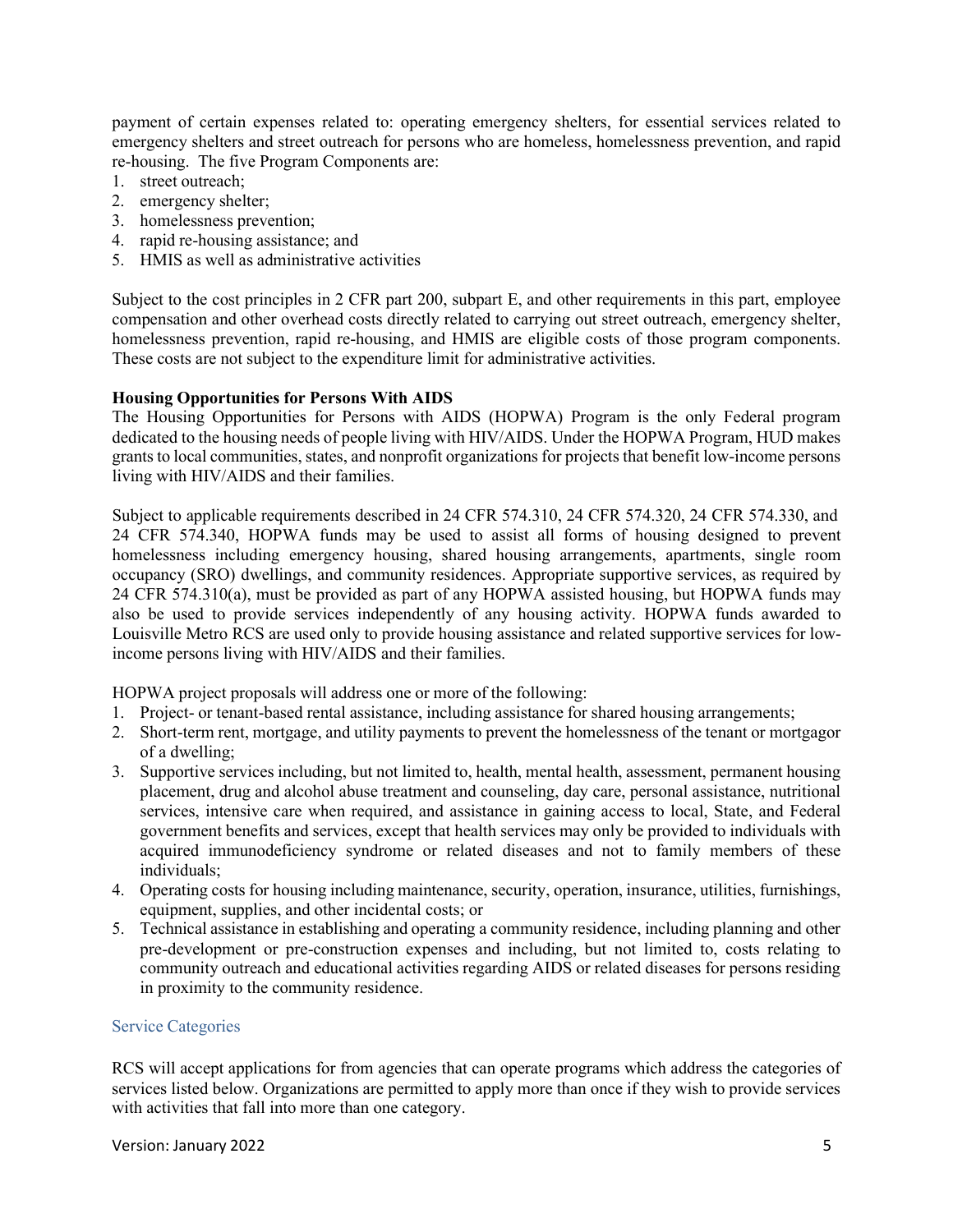- 1. Services for Persons Currently in Housing (Homelessness Prevention)
	- a. Summary: Services designed to keep a person/family in their current housing.
	- b. Possible activities within service category:
		- i. Transportation (participant)
		- ii. Rental assistance
		- iii. Utility assistance
		- iv. Payee Services
		- v. Eviction court case managers
		- vi. Other prevention activities eligible under federal regulations
- 2. Services for Persons who are Currently Homeless
	- a. Summary: Services to provide aid to persons who are currently homeless.
	- b. Possible activities within category:
		- i. Transportation (participant)
		- ii. Technology for outreach (phones, tablets, devices to facilitate data recording, etc.)
		- iii. Emergency shelter operating expenses
		- iv. Participant case management
		- v. Rapid rehousing
		- vi. Hotel/motel vouchers for participants
		- vii. Other services for persons who are currently homeless eligible under federal regulations
- 3. Rehousing Services
	- a. Summary: Services to prevent homelessness by finding more affordable/adequate housing for a single person/family OR to rapidly re-house a single person/family who recently lost housing.
	- b. Possible activities within category
		- i. Rapid Re-housing programs for single persons and/or families who have recently started experiencing homelessness
		- ii. Relocation services for single persons and/or families at imminent risk of homelessness.
- 4. Services Only for Persons Living with HIV/AIDS
	- a. Possible activities within category:
		- i. Any combination of services offered above, with the restriction that services must only be provided to persons earning 80% of the area median income or less and be living with HIV/AIDS as documented in accordance with HOPWA standards.

#### Lobbying is Prohibited.

For the purposes of this application process, lobbying means any oral or written communications by applicants for this grant and/or representative(s) employed or retained by them, with members of the Louisville Metro Council and/or staff, Louisville Metro Government Officials and/or staff, in order to attempt to influence the outcome of this process.

**This grant application process begins when Louisville Metro Government notifies the public of the grant opportunity and continues through the application process.** The prohibition on lobbying ends at the time the Louisville Metro Mayor presents the budget recommendation to Metro Council. Prohibited lobbying activities include, but are not limited to:

o Any attempt to influence the outcome of the CDBG, ESG and HOPWA Fund process, through in-kind or cash contributions, endorsements, publicity, or similar activities;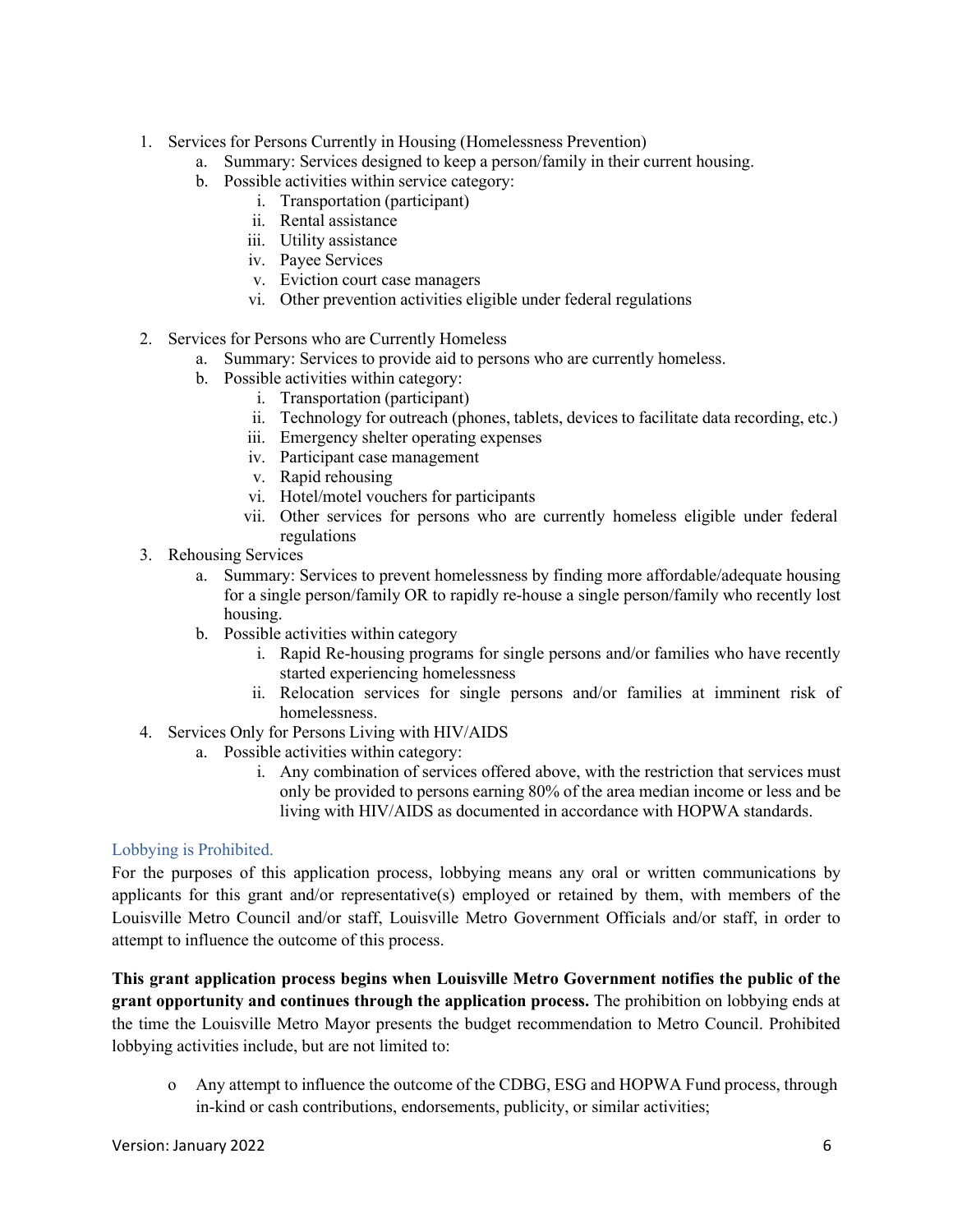- o Any attempt to influence the outcome of the CDBG, ESG and HOPWA Fund process through communication with any panel member or employee of Louisville Metro Government.
- o Any attempt to influence the CDBG, ESG and HOPWA Fund process by preparing, distributing or using publicity or propaganda, or by urging members of the general public or any segment thereof to contribute to or participate in any mass demonstration, march, rally, fund raising drive, lobbying campaign or letter writing or telephone campaign.
- o Any attempt to improperly influence, either directly or indirectly, an employee or officer of Louisville Metro Government to consider or act regarding the CDBG, ESG and HOPWA Fund process.

#### **Requesting technical assistance prior to the application deadline is not considered lobbying**.

| <b>APPLICATION DEADLINE</b>                                                               | Thursday, February 4, 2022, at 5pm. |
|-------------------------------------------------------------------------------------------|-------------------------------------|
| HUD Virtual Application Q/A Session                                                       | Tuesday, February 1, 2022           |
| <b>PANEL REVIEW</b>                                                                       | <b>Early February 2022</b>          |
| <b>FUNDING DECISION NOTIFICATIONS</b>                                                     | Spring 2022                         |
| SUBMISSION AND APPROVAL OF SUBRECIPIENT<br><b>GRANT AGREEMENT/WORK PROGRAM AND BUDGET</b> | Summer 2022                         |

#### HUD Funding Grant Application Timeline

#### **RCS Staff Review and Preparation**

Staff will review all applications, determine whether the applications meet requirements, and compile overview information for the panel members. Staff will alert the panel to any ineligible, incomplete, or problematic contents. Panel members will make final decisions regarding eligibility.

#### **Panel Review**

Department staff will provide copies of applications and review input to panel members at their first meeting. Panelists will review and score applications prior to subsequent meetings as specified by Panel Chairperson.

#### **Funding Decision Notifications**

Applicants will be notified if their application was or was not recommended for funding after the review panel has made its final decision.

#### **Award Agreement**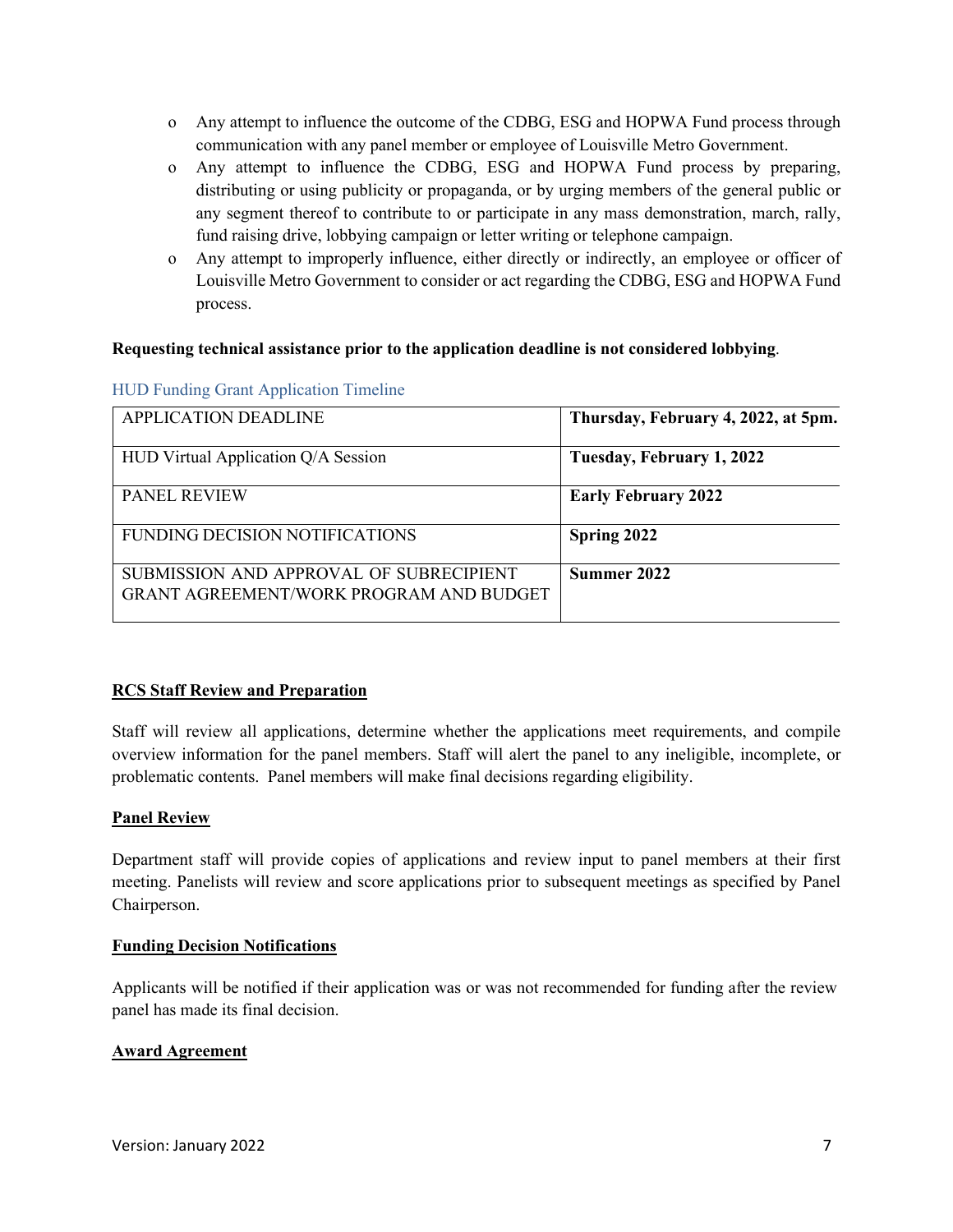RCS will contact all grant award recipients to complete Grant Agreements and Work Program & Budgets. Once an agreement is executed, the project has officially begun  $\&$  the recipient may receive money from RCS for activities described in the agreement.

#### Question Guide

#### **General Information Page:**

- 1. **Question:** Has your organization received a HUD funded grant from RCS within the last three years? A grant for ESG, CDBG, HOPWA, ESG-CV, CDBG-CV, and/or HOPWA-CV funding since July 1, 2019 – June 30, 2022.
	- a. Yes
	- b. No

**Notes:** This question is asked to measure the ratio of organizations that are continuing versus new applicants for funding.

2. **Question:** Legal name of organization as listed on the Kentucky Secretary of Statewebsite, [http://web.sos.ky.gov/ftsearch/.](http://web.sos.ky.gov/ftsearch/) Also provide information for the person RCS should contact about this application. Name of project requesting funding in this application.

**Notes:** RCS is required to ensure that applicants are eligible to/not prohibited from receiving federal awards. The legal name of an organization must be known to make that determination. Name of the specific project which is requesting funding. The name may be a simple descriptor if organization does not "name" project. i.e. "Eviction Prevention," or "Payee Services"are perfectly acceptable.

3. **Question:** Funding Amount Requested (\$). Round to the nearest hundred. i.e. *\$50,000* instead of *\$49,972.13.*

**Notes:** There are no minimum or maximum request amount set for this application. However, please consider the administrative requirements that accompany a federal grant & carefully weigh how much funding would justify fulfilling all requirements of the funding. The reporting requirements are the same whether an award is \$2,000 or \$200,000. Requirements cannot be waived for smaller awards; all recipients will be expected to satisfy all requirements for their awards. Applicants which accept an award then fail to complete requirements after being offered & receiving technical assistance may be barred from receiving federal awards from Metro for a period of 5 years.

4. **Question:** Please attach a current listing of your organization's board of directors. Applicants are free to include demographic information about their board in addition to listing the names. i.e. % male v female, % persons of color, % LMI persons, etc.

**Notes:** Information needed to prevent conflicts of interest on review panel. Question also helps RCS and the grant review panel understand diversity among boards at applicant organizations.

5. **Question:** Please attach a summary of your organization's current policies and procedures related to ensuring equity within the organization. Attach a plan to develop equity policies before the end of FY23 if none currently exist at your organization. Refer to the FY22 HUD guide for more details dot about a bounded be limited to 500 words or less.

Version: January 2022 8 **Notes:** Louisville Metro Government has placed a renewed focus on ensuring equity within itself and its operations. Part of Metro's focus on equity is examining the organizations Metro engages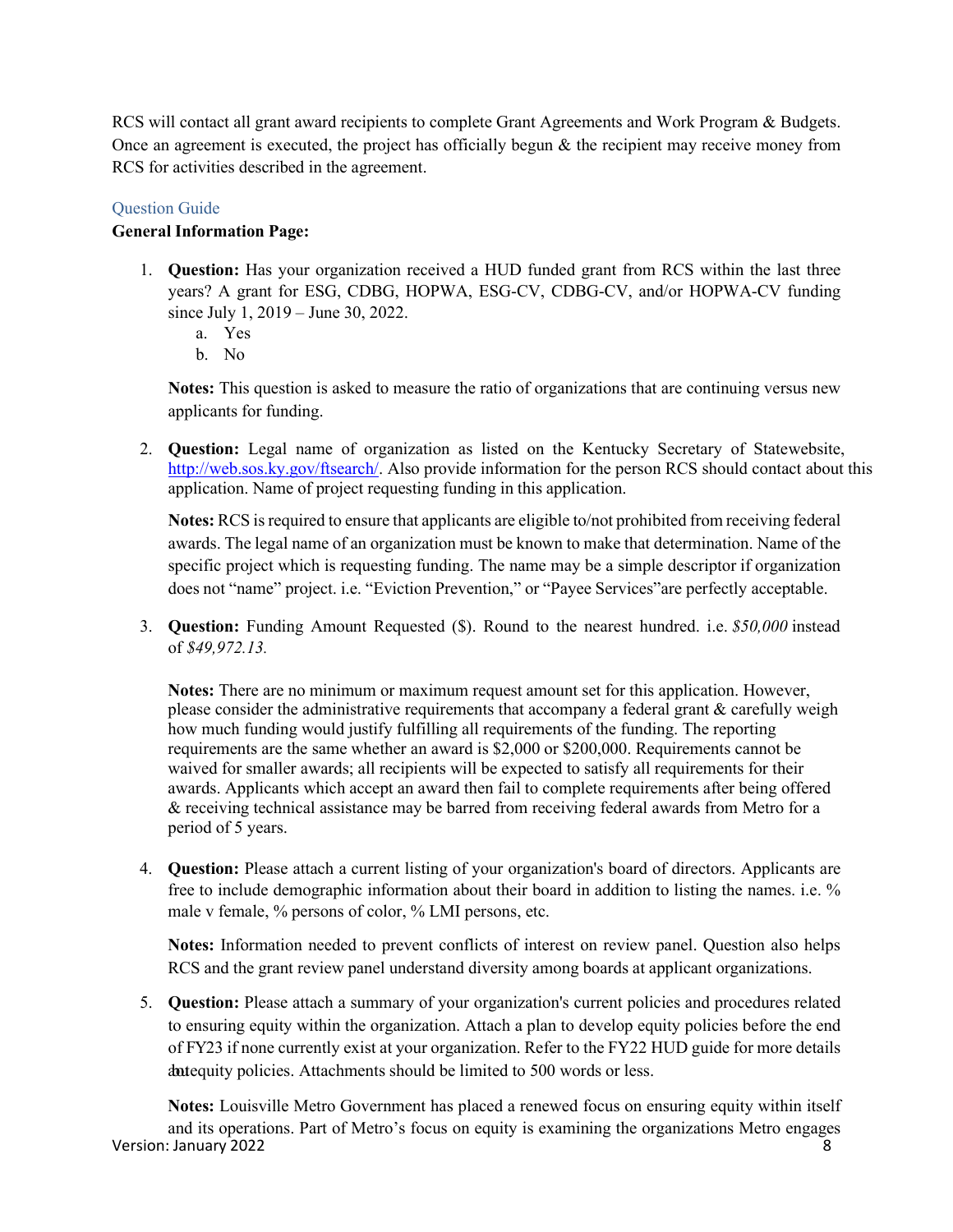with on initiatives. Metro has defined steps it can take to become more equitable  $\&$  wants to encourage other organizations to do the same – this question advances the effort.

6. **Question:** Please submit your organization's most recent signed W9. Refer to https:/[/www.irs.gov/pub/irs-pdf/fw9.pdf](http://www.irs.gov/pub/irs-pdf/fw9.pdf) for a blank copy of the current form.

**Notes:** Information required to determine applicant eligibility.

7. **Question:** Please attach your agency's most recent 990 form. Refer to https:/[/www.irs.gov/forms](http://www.irs.gov/forms-)pubs/about-form-990 for information about 990 forms. If your organization does not have a 990 form, attach a narrative explaining why.

**Notes:** Information required to determine applicant eligibility.

8. **Question:** Please attach your Agency's IRS Tax Exemption Determination Letter. (http[s://www.irs.gov/charities-non-profits/eo-operational-requirements-obtaining-copies-of](http://www.irs.gov/charities-non-profits/eo-operational-requirements-obtaining-copies-of-)exemption-determination-letter-from-irs) If necessary check the IRS' website for information about obtaining copies of exemption determination letters.

**Notes:** Only registered 501(c)(3) entities are eligible for this funding. The IRS determination letter certifies applicant's non-profit status.

9. **Question:** What challenges has your organization faced with the COVID pandemic? How has your organization adapted? Have activities been added/removed/changed in response? Explain, responses limited to 1600 characters or less.

**Notes:** Special reporting procedures are required for organizations that spend \$750,000 or more of federal funding within a single year. Organizations which do not spend \$750,000 in federal funds annually have different requirements. See here for further information.

10. **Question**: Louisville/ Jefferson County Revenue Commission number: 6 digit number- not the EIN or FEIN digits.

**Notes:** To register with the Revenue Commission visit, [https://louisvilleky.gov/government/revenue-commission/forms-and-Publications.](https://louisvilleky.gov/government/revenue-commission/forms-and-Publications)

#### **Project Detail Page:**

- 11. Does this program use persons or households as its unit of measurement?
	- a. Persons
	- b. Households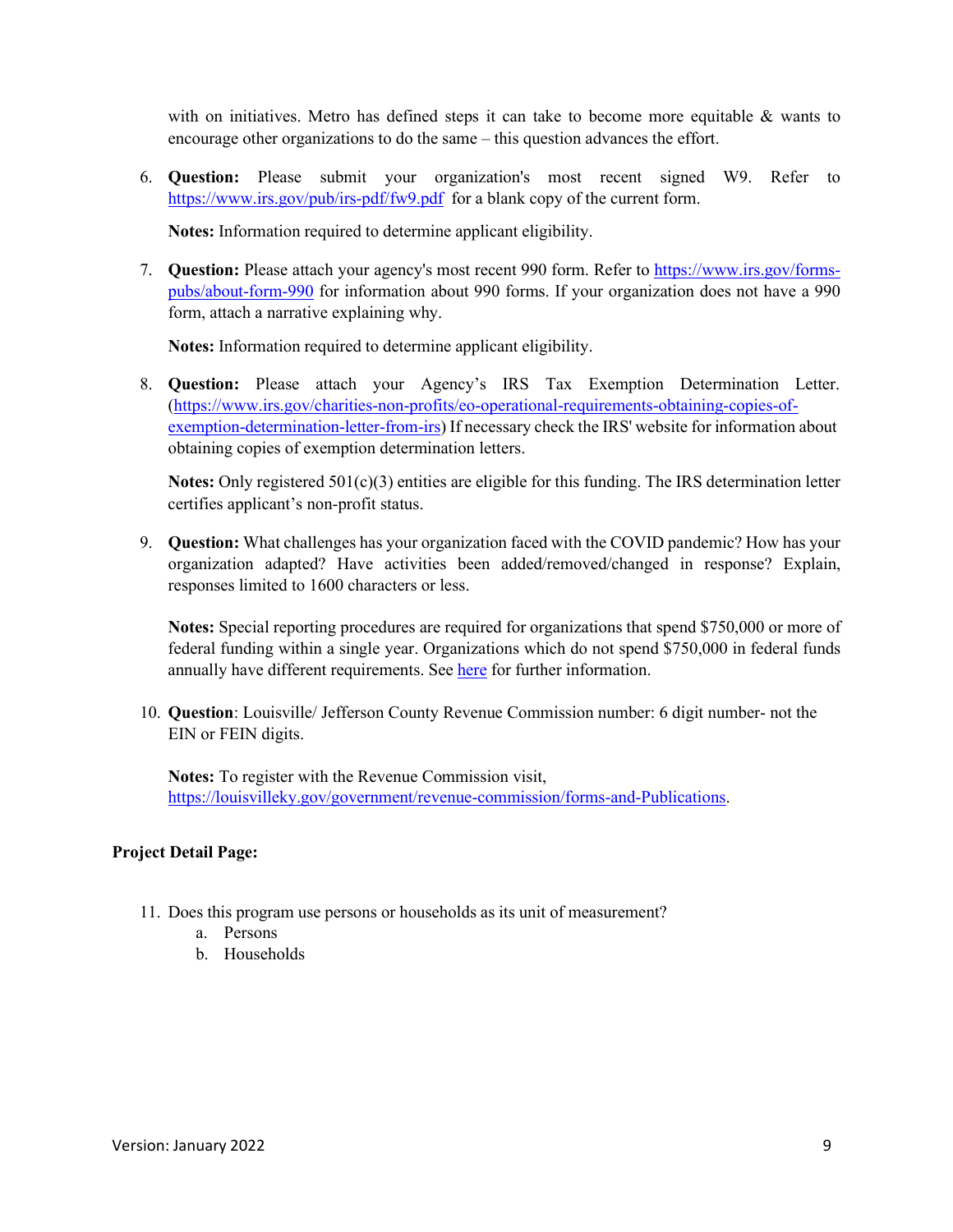**Notes:** Some programs only serve families/groups of persons or only serve individuals but measure the program's impact on other household members. Some programs only serve individuals who are in households of one and/or do not measure the program's impact on other household members. This question is to see which way an applicant's program is/will be structured.

12. **Question:** Describe referral procedures for this program. How the program will first interact with persons, typically. i.e., Single Point, Common Assessment, or United Community referral.

All responses limited to 1,600 characters or less.

**Notes:** Does/Will the program participate in any shared referral systems like Single Point of Entry for emergency shelters, Common Assessment Team referrals for rehousing programs, or Metro United Way's United Community System for prevention/diversion programs? Are walk-ins accepted RCS seeks to increase the level of collaboration between homelessness/housing stability service providers in Louisville. This question is part of measuring how closely an applicant organization/program is embedded with complimentary organizations/programs. Further, some program types are required to participate in a referral system. i.e., ESG funded emergency shelters must participate in the Single Point of Entry and ESG rehousing programs must work with the Common Assessment Team to find eligible participants, all per federal regulation.

13. **Question:** Is this program open to all eligible persons, regardless of participation in other projects at your agency? Select no if persons must be ongoing participants in other programs at your organization to receive this program's services.

**Notes:** This question allows the review panel to see if a program is designed to provide a specific service to all eligible persons in the community, versus a request to operate a program to benefit a single organization's participants. Metro's intent for the funding is to help strengthen or build structures of support for all persons who are homeless or experiencing housing instability in Louisville; regardless of the service organization they approach for assistance.

14. **Question:** Address where program services will be provided. If not provided at a single area, explain.

**Notes:** List street address(es) where this program will provide services to participants. This information is needed for environmental review purposes if the program is selected for funding.

- 15. **Question:** As of January 1, 2022 How long has this program operated?
	- a. Funding would establish program
	- b. Up to 1 year
	- c. Over 1 year, up to 5 years
	- d. Over 5 years, up to 10 years
	- e. Over 10 years

**Notes:** How long the project has been operating in its current form.

- 16. **Question:** Does/Will this program serve only participants living in Jefferson County, Kentucky?
	- *a. Yes*
	- *b. No*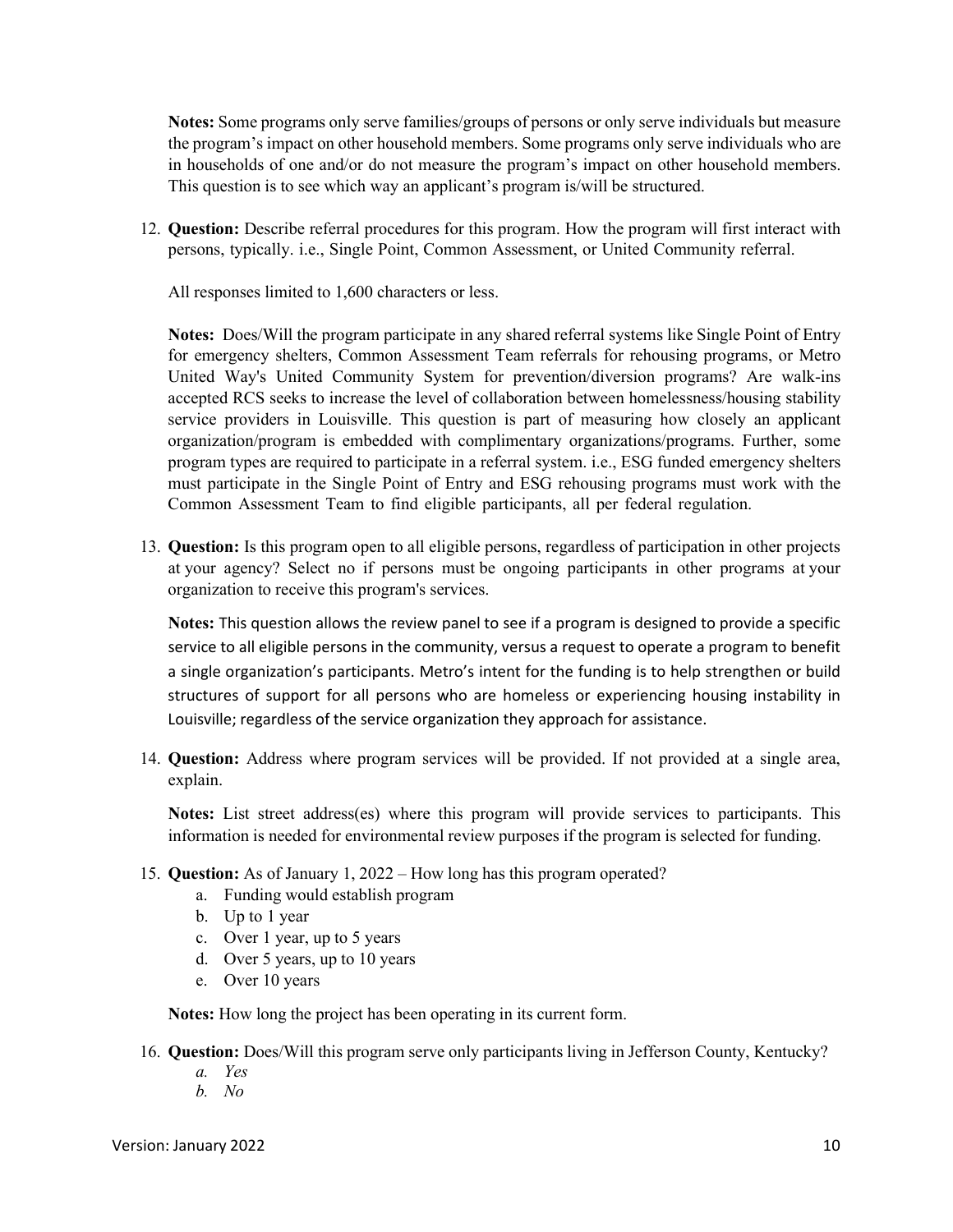*If No, list what % of participants are from other counties & what other counties/states are served.*

**Notes:** This funding opportunity includes multiple grant sources. Each of the grants has unique requirements. One unique provision of HOPWA is its regional application. ESG  $&$  CDBG funds are restricted to the county which received the award from HUD. (Jefferson County in this case.) However, HOPWA projects may cover the entire metropolitan statistical area, which includes the following counties in Kentucky and Indiana: Jefferson, Bullitt, Oldham, Trimble, Clark, Floyd, Shelby, Spencer, Harrison, Henry, Meade, Nelson, & Washington.

- **17. Question:** Does this program serve only persons/families who are currently experiencing homelessness? See: https:/[/www.usich.gov/resources/uploads/asset\\_library/Federal-Definitions](http://www.usich.gov/resources/uploads/asset_library/Federal-Definitions-)of-Youth-Homelessness.pdf for federal definitions of homelessness.
	- a. *Yes, participants must meet HUD's category 1 or 4 definition of homelessness.*
	- b. *Yes, participants must meet HUD's category 2 or 3 definition of homelessness.*
	- c. *No, participants DO NOT meet HUD's definition of homelessness.*

**Notes:** This question helps determine the most appropriate funding source. If a program serves a specific category of persons who are homeless, that may make one or another source more applicable to the project.

- 18. **Question:** Does this program have income eligibility requirements for participants? Area Median Income chart available at: https:/[/www.huduser.gov/portal/datasets/il.html](http://www.huduser.gov/portal/datasets/il.html) )
	- a. *Yes, participants must earn 30% or less of the area median income at intake.*
	- b. *Yes, participants must earn 80% or less of the area median income at intake.*
	- c. *No, this program does not check participant income prior to service.*
	- d. *This program exclusively serves a low-income population – as defined by 24 CFR §570.208(2)(i)(A).*
	- e. *This program serves only persons referred by a service partner which screens income before referring participants. The service partner's referral is retained as a certification of eligibility.*
	- f. *Other (please specify)*

**Notes:** The multiple grants included in this opportunity have a variety of income limits for participants. The limits range from no more than 80% of the area median income for some CDBG and HOPWA projects down to no more than 50% for ESG prevention activities. Some activities do not require that participant income be checked at all – for instance persons who have received certification that they meet HUD's Category One definition of homelessness are presumed to be eligible to receive emergency services without a preceding income check. These "presumed" categories are better defined in 24 CFR §570.208. Considering the variety of requirements based on the nature of the specific program, this question has an "other" option to allow applicants to explain their income-based requirements (if any) for participation in their own words. Be specific.

19. **Question:** What specific community need does/will this program address? What data demonstrate this need exists? HUD subrecipient funding is utilized in Louisville to prevent or reduce homelessness.

Responses limited to 1,600 characters or less.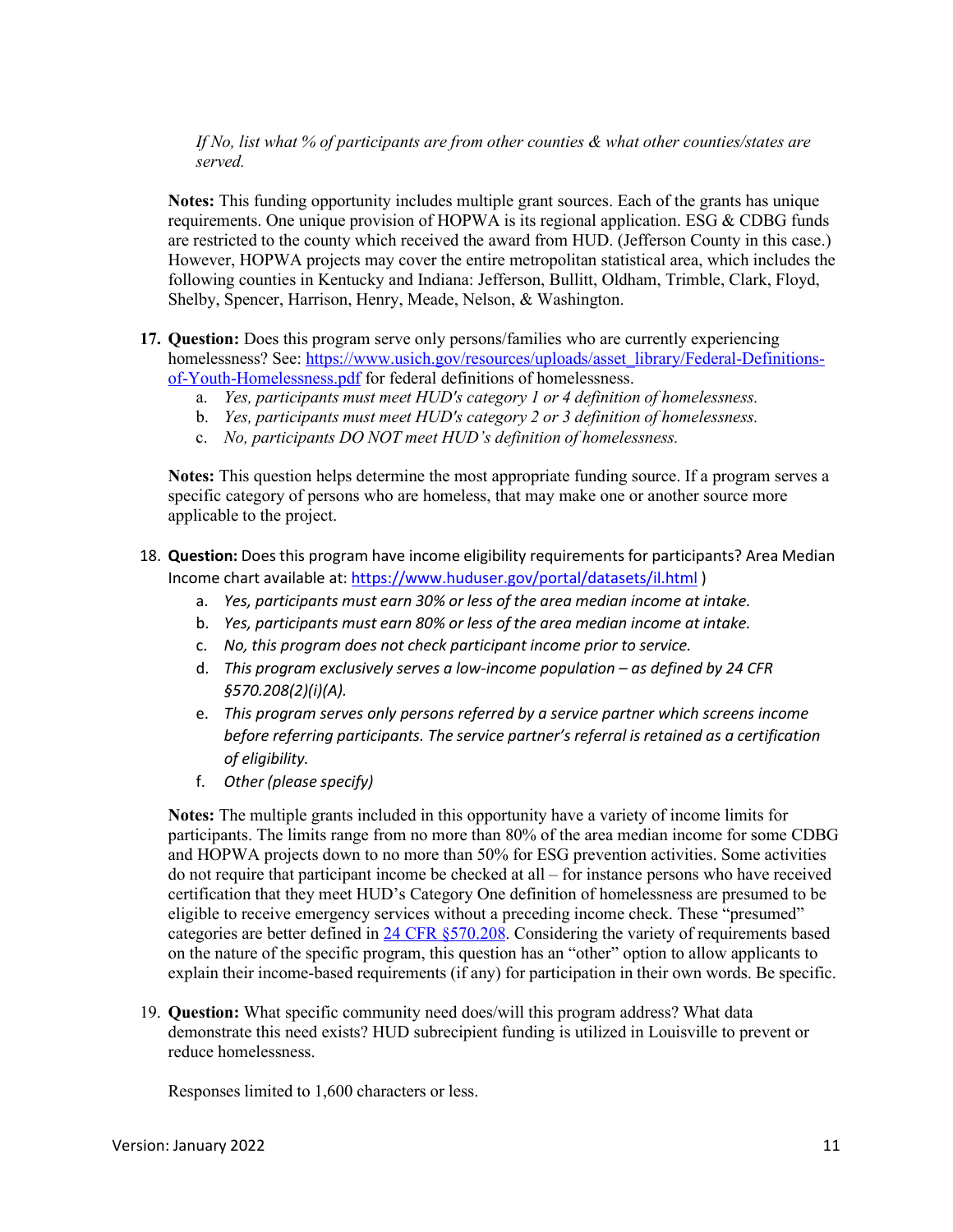**Notes:** These funds are intended to help Louisville's homelessness/prevention service providers as they respond to needs of persons who are homeless or at risk of homelessness. There are many different services which may help that response. The review panel wants to ensure that any projects selected for funding address a definable, pertinent need in the community. This question is intended to allow the panel to evaluate the community need as stated by applicants  $\&$  determine if the need is apparent & realistic based on all available information. Community need for a specific service will be a heavy factor in application review and the panel may use sources outside of the application to evaluate community needs described by applicants.

- 20. **Question:** Are there age requirements to participate in this program? Age of any household member. i.e., emergency shelter for youth, programs serving parents with children younger than 18, programs for seniors, etc.
	- a. Yes
	- b. No

If yes, explain.

**Notes:** Asked to see if the program specializes in a particular age group.

- 21. **Question:** Are there any gender-related requirements to participate in the program? i.e. day shelter for men or women.
	- a. Yes
	- b. No

If yes, explain.

**Notes:** Asked to see if the program will specialize in serving and/or exclude participants based on gender.

22. **Question:** Are there any other eligibility requirements to participate in this program? i.e. must live in certain area, must participate in ongoing case management, must agree to code of conduct, etc.

**Notes:** For the same reasons defined in the income-eligibility question, this non-incomeeligibility question is open-ended to allow for a variety of responses from applicants. This application is designed to allow for applicants to describe their project eligibility requirements in their own words. Be specific. The descriptions provided by applicants will be part of the information used to determine which funding source will be offered to applicants if their project is selected for funding.

- 23. **Question:** This program's services target persons/households with persons: Check applicable options, do not select subpopulations not specifically targeted by the program.
	- a. Who identify as LGBTQ+
	- b. With physical disabilities or chronic illnesses
	- c. With serious/persistent mental illness
	- d. Who meet the HUD definition of chronic homelessness
	- e. With a substance use disorder
	- f. Diagnosed with HIV/AIDS
	- g. Escaping domestic violence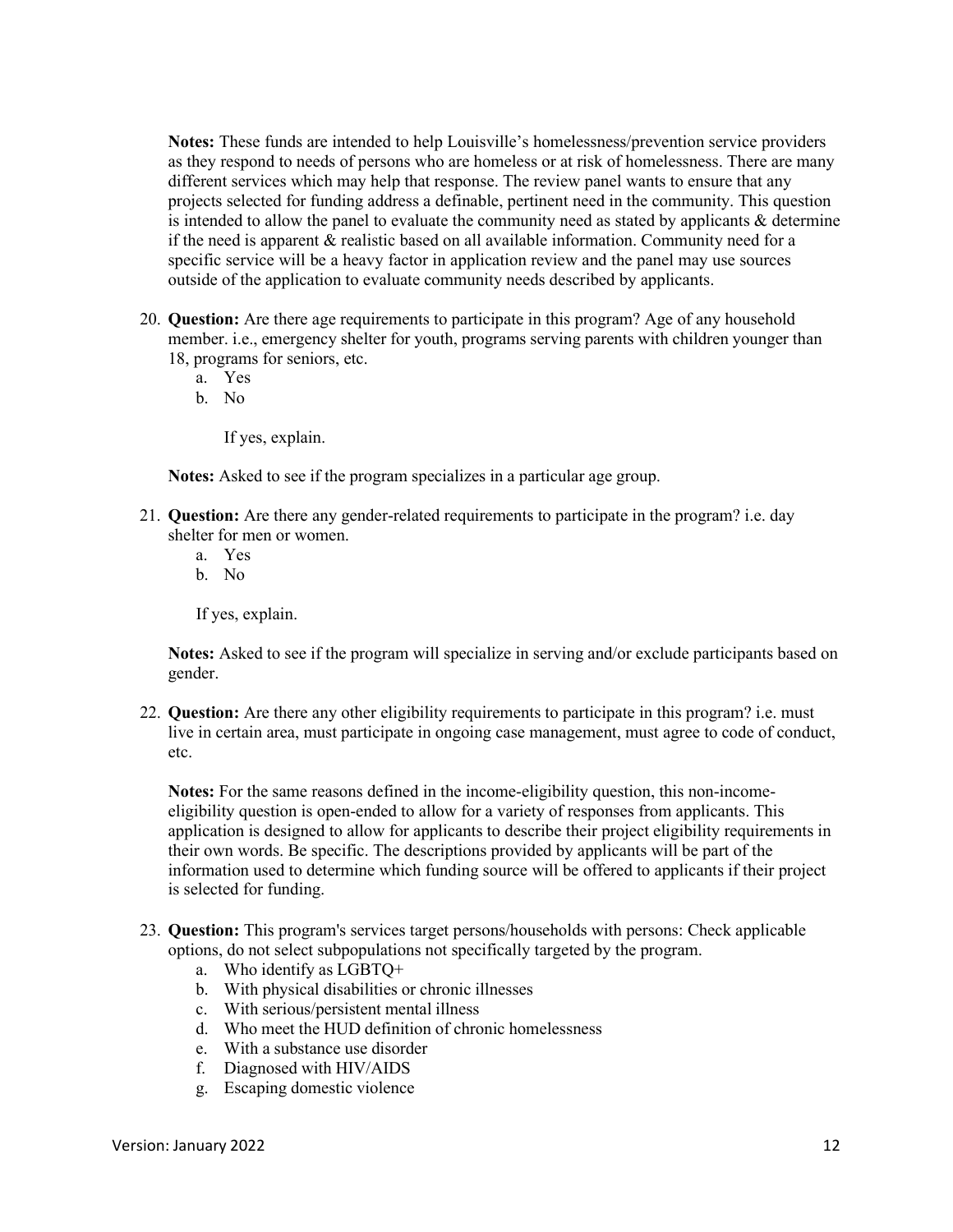**Notes:** The UofL study linked earlier in this guide recommends that Louisville's homelessness service network feature more programming directed at specific subpopulations. This question aims to actualize that recommendation  $\&$  asks applicants to think about who exactly their program intends to serve.

- 24. **Question:** Which categories of services will be included in this program? Select no more than three.
	- a. Currently Homeless Services & Outreach Legal (ESG)
	- b. Currently Homeless Services & Outreach Medical (ESG)
	- c. Currently Homeless Services & Outreach Other (CDBG)
	- d. Day Shelter All Persons (ESG)
	- e. Day Shelter Men (ESG, CDBG)
	- f. Day Shelter Women (ESG, CDBG)
	- g. Domestic Violence Services (ESG)
	- h. Homelessness Prevention Legal Prevention Services (CDBG)
	- i. Homelessness Prevention Other Prevention Services (CDBG)
	- j. HOPWA Services (HOPWA)
	- k. Overnight Shelter Family (ESG)
	- l. Overnight Shelter- Other (Men, Women, Youth) (CDBG)
	- m. Rapid Rehousing or Relocation (ESG)

**Notes:** Helps review panel compare the services described between multiple applications.

25. **Question:** Upload a narrative describing the services provided/to be provided by this program.

**Notes:** Describe what your organization will do with this program. If it is an emergency shelter application, will case management be offered? Food services? Workforce development? If it is another type of service, generally describe what the project intends to do. Be clear enough to help the review panel understand what is special or unique about *this* project that would not be found from another provider.

- 26. **Question:** Provide the following information for this program. Assume the program is funded at requested levels for FY23.
	- a. *Total unique individuals served over the last 12 months. Enter N/A if new.*
	- *b. Target # of people program would serve over next 12 months.*
	- c. *# Full-time staff/FTEs assigned to operate the program over the next 12 months.*

**Notes:** Provide the best estimate for how many persons will be served through this project if it is funded at its requested amount. i.e., for this question, assume the project will be funded at 100% of what it asked for. However, still be realistic about number of persons that could be served within the 12-month grant period. The number does not need to be exact but should be more involved than a guess.

27. Briefly describe any partnerships your organization maintains that will benefit this program. Explain how these partnerships, if any, support improved outcomes for participants of this program specifically. Responses are limited to 1600 characters or less.

**Notes:** Discuss any collaborative agreements, formal or informal, your organization maintains with other relevant stakeholders that directly benefit participants of the program seeking funding in this application, if any. RCS seeks to build interagency partnerships.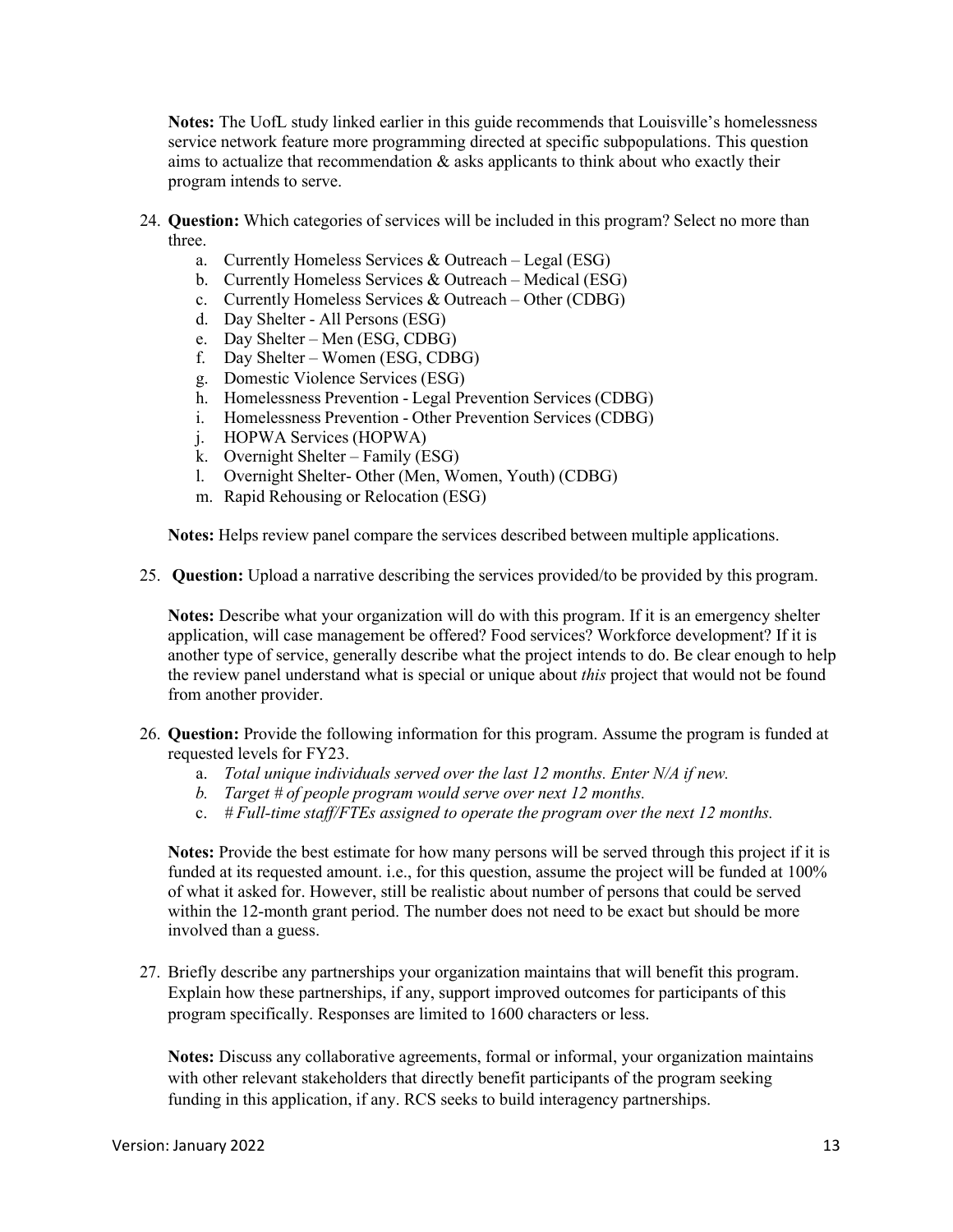28. **Question:** Describe how your organization plans to continue offering this program after FY23 if no more funding is awarded from RCS. Funding from RCS after FY23 is not guaranteed if awarded in FY23.

**Notes:** Metro encourages programs to be mindful of how they might continue operations if funding availability changes from year to year. i.e., encourages diversification of funding sources.

29. **Question:** Describe program outcomes from the prior 12 months, please. Enter N/A if program is new. Responses are limited to 1,600 characters or less.

**Notes:** If the program has been operating for a year or more, explain what changes were produced in participant's lives because of the program. i.e., 80, or 75% of, participants obtained permanent housing during last program year; 150, or 40% of, participants obtained a job during the program housing during the program year. This question helps panelists see what programs measure, the scope of the program, and the ratio of participants to meet the intended outcome – all of which help make better funding determinations.

- 30. **Question:** Choose one outcome from the list below this program will produce during this program year.
	- a. "X" of "Y" participants facing eviction/foreclosure will avoid their immediate crisis during this program year.
	- b. "X" of "Y" participants who are currently homeless this program year will be housed during the program year.
	- c. "X" of "Y" participants who are currently homeless will have housing barriers removed during the program year.
	- d. "X" of "Y" participants will obtain jobs during the program year.
	- e. "X" of "Y" participants will demonstrate improved food security during the program year.
	- f. "X" of "Y" participants will improve their self-sufficiency during the program year.
	- g. "X" of "Y" participants will maintain or improve their ability to live independently over the program year.
	- h. "X" of "Y" participants will demonstrate clinically significant improvements with their addiction or mental health issues over the program year.
	- i. "X" of "Y" participants will be removed from a domestic violence situation with assistance from the program during the program year.
	- j. Other, explain. Use same format as above. i.e., "X" of "Y" participants will "Z" during the program year. fill in X, Y, and Z.
- 31. **Question:** Choose a second outcome from the list below this program will produce during this program year. Do not select an outcome selected earlier this application.
	- a. Same options as dropdown above.
- 32. **Question:** Choose a third outcome from the list below this program will produce during this program year. Do not select an outcome selected earlier this application.
	- a. Same options as dropdown above.

**Notes Q29 – 32**: These three questions take common outcomes from prior HUD funded grants RCS has administered & puts them into a common structure. Applicants are free to select the "Other" option and list another outcome this program will produce. However, outcomes should be SMART – specific, measurable, attainable, relevant, and timebound. All the example outcomes fit this description.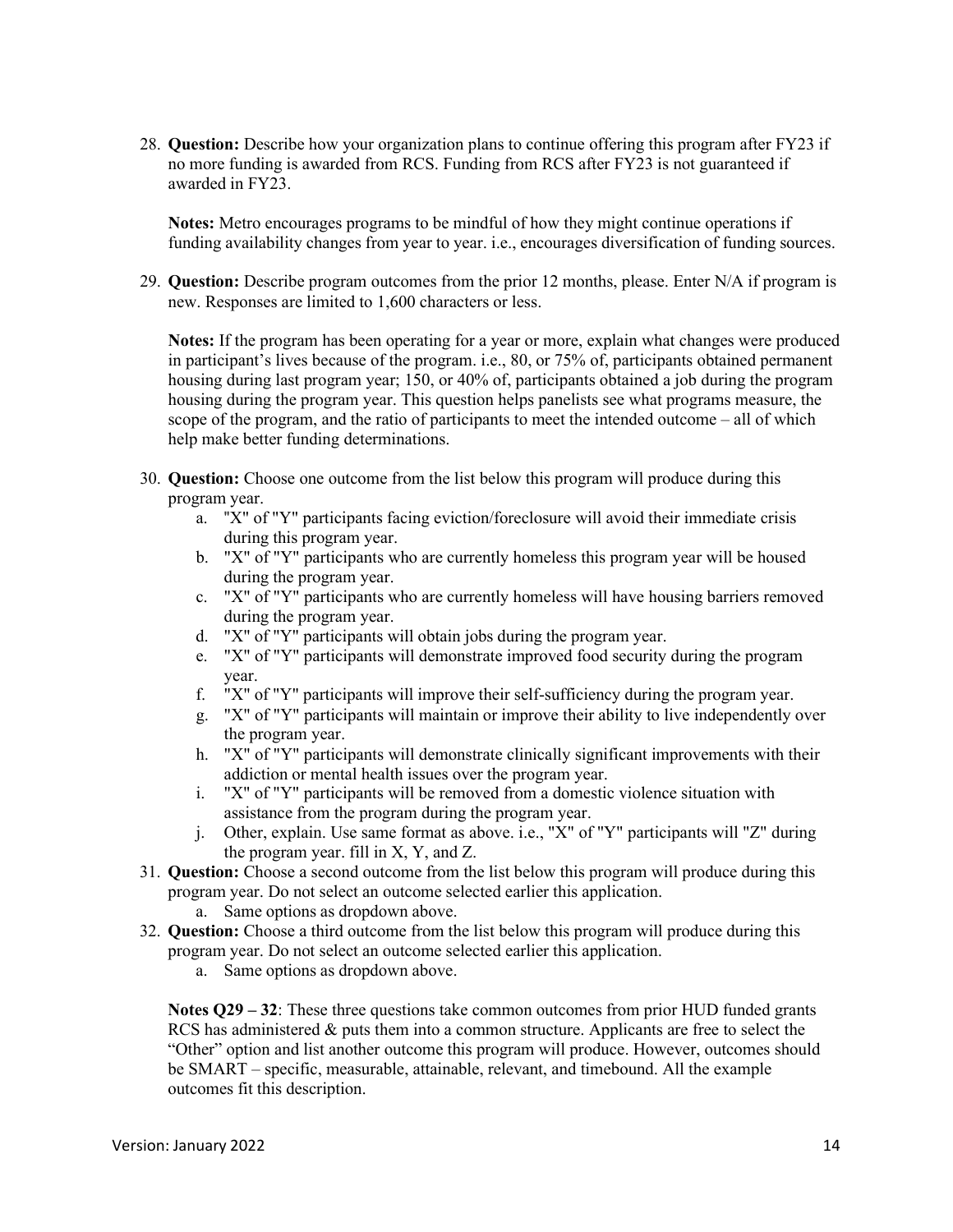33. **Question: For programs with outcomes related to maintaining permanent housing or improving housing stability only.** Leave at 0 for new programs or if NA.

What percent of participants maintained their housing over the last twelve months?

(Slider bar from 0 to 100.)

**Notes:** Maintaining permanent housing/improving housing stability are common outcome types for applications to this funding source. This question is asked to give a quick way to report a metric relevant to many applicants.

34. **Question:** Attach a document which discusses the outcomes this program will produce over the program year if funded in more detail. Include information such as: services, tools, staff systems, and program materials utilized to achieve each outcome. Explain how outcomes will be measured, tracked and reported. Responses limited to 500 words or less.

**Notes:** The dropdown questions asked for general outcome areas, i.e., gaining employment v removing housing barriers, v improving food security. This question asks for a more detailed discussion. *How* does your organization plan to achieve its stated outcomes for this program?

- 35. Attach a description of your organization's data practices as they pertain to this program. Discuss topics including:
	- a. procedures to guard participant data,
	- b. if there are designated member/s of senior leadership responsible for the organization's data matters,
	- c. data responsibilities for front-line program staff,
	- d. if the program will utilize a customer relationship management (CRM) platform like HMIS or SalesForce (or is program data mainly recorded on paper/in a spreadsheet program like Microsoft Excel or Google Sheets), and
	- e. other data governance issues

Notes: Use of data in program management and federal reporting requirements increase every year. This question is included to measure how a program's data will be handled  $\&$  if it seems likely an applicant will be able to meet reporting requirements – with or without technical assistance.

36. **Question:** For applicants currently utilizing HMIS for this program, please attach a pdf of your data quality framework for the period of July 1, 2020- June 30, 2021.



*Figure 2, Data Quality framework picture*